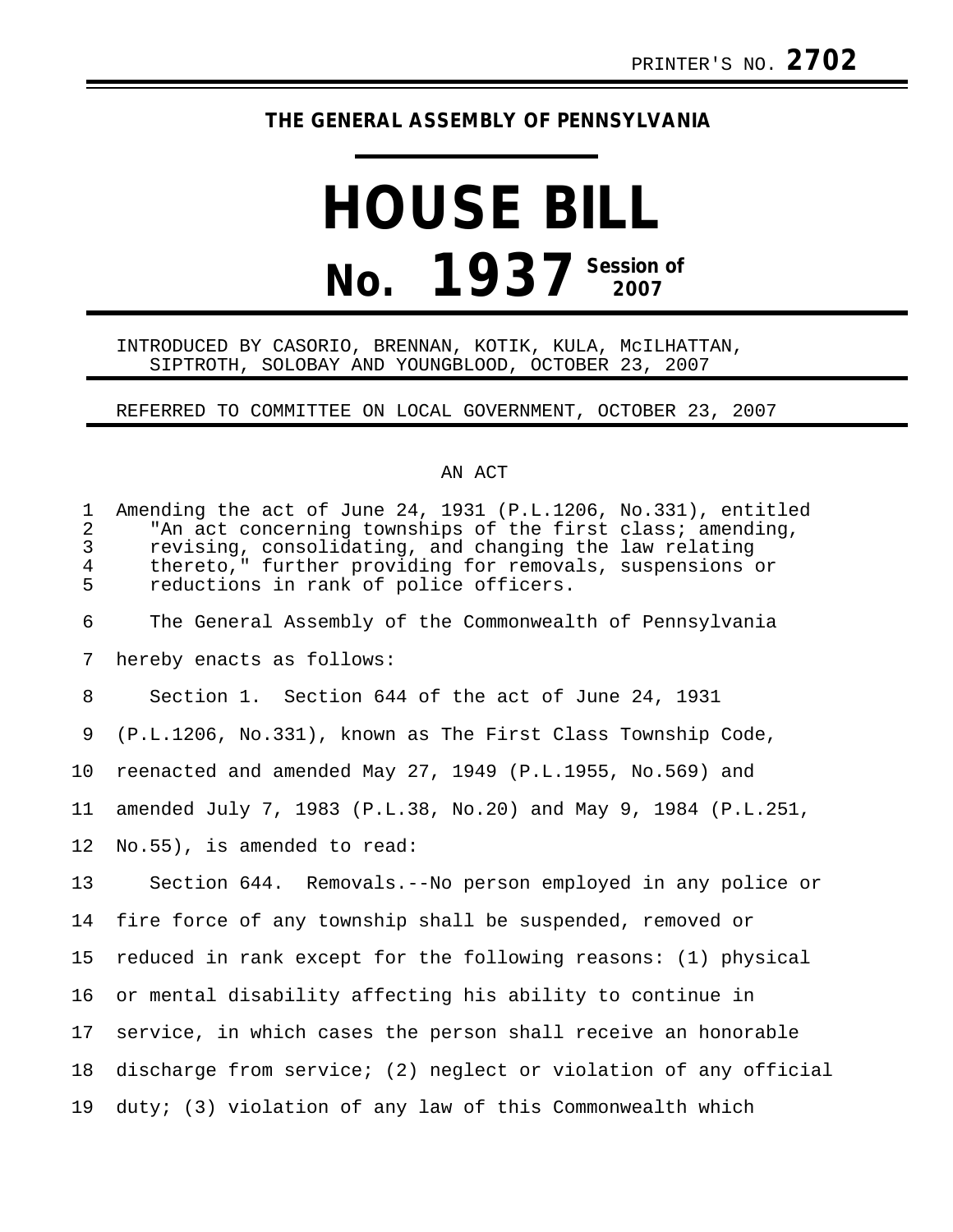1 provides that such violation constitutes a misdemeanor or 2 felony; (4) inefficiency, neglect, intemperance, disobedience of 3 orders, or conduct unbecoming an officer; (5) intoxication while 4 on duty; (6) engaging or participating in conducting of any 5 political or election campaign while on duty or in uniform 6 otherwise than to exercise his own right of suffrage. A person 7 so employed shall not be removed for religious, racial or 8 political reasons. A written statement of any charges made 9 against any person so employed shall be furnished to such person 10 within five days after the same are filed with the commission. 11 If for reasons of economy or other reasons it shall be deemed 12 necessary by any township to reduce the number of paid employes 13 of the police or fire force, then such township shall apply the 14 following procedure: (a) if there are any employes eligible for 15 retirement under the terms of any retirement or pension law, 16 then such reduction in numbers shall be made by retirement if 17 the party to be retired exceeds the maximum age as defined in 18 the act of October 27, 1955 (P.L.744, No.222), known as the 19 "Pennsylvania Human Relations Act"; (b) if the number of paid 20 employes in the police or fire forces eligible to retirement is 21 insufficient to effect the necessary reduction in numbers or if 22 there are no persons eligible for retirement or if no retirement 23 or pension fund exists, then the reduction shall be effected by 24 furloughing the person or persons, including probationers, last 25 appointed to the respective force. Such removal shall be 26 accomplished by furloughing in numerical order commencing with 27 the person last appointed until such reduction shall have been 28 accomplished. In the event the said police force shall again be 29 increased, the employes furloughed shall be reinstated in the 30 order of their seniority in the service. The provisions of this 20070H1937B2702 - 2 -